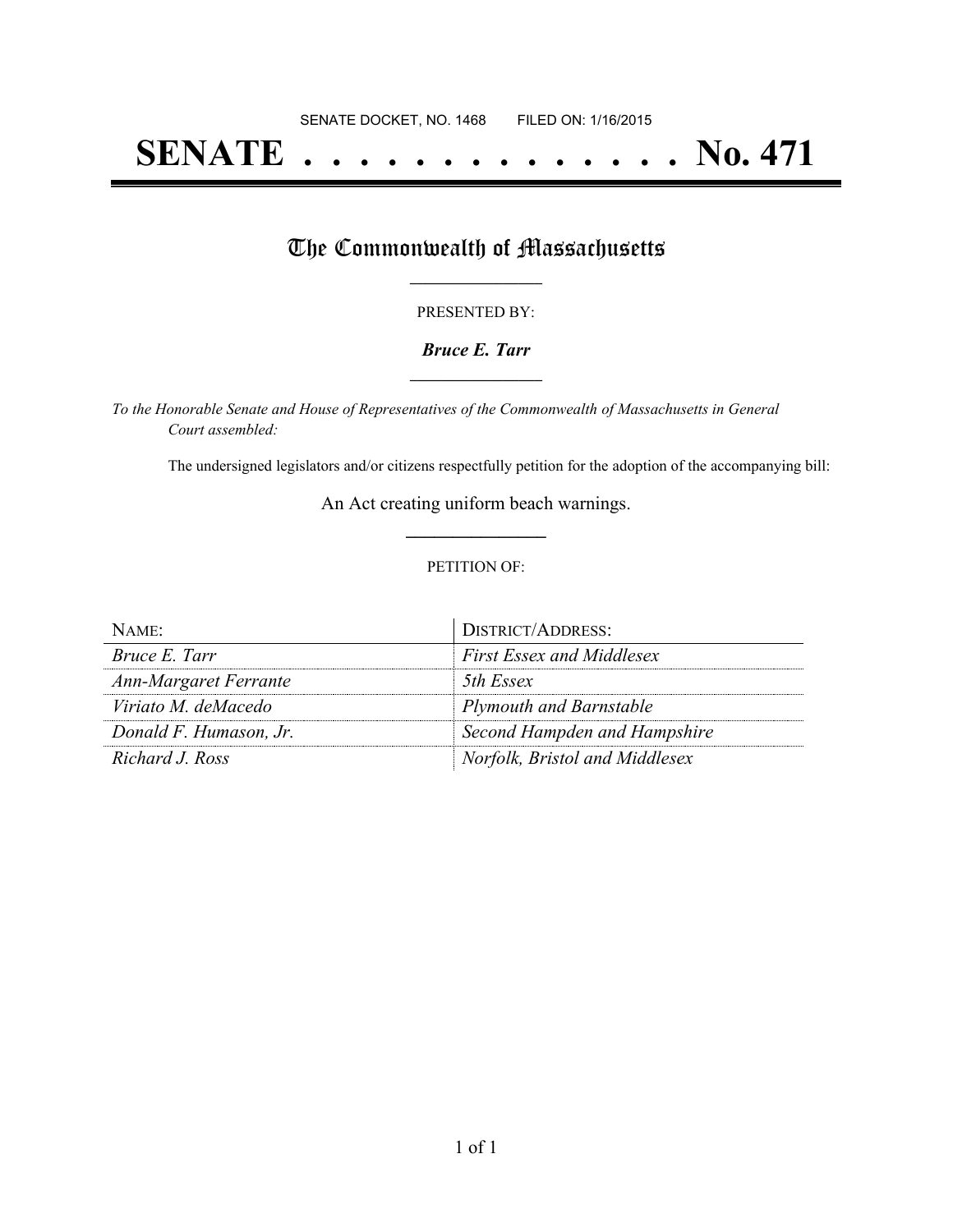# SENATE DOCKET, NO. 1468 FILED ON: 1/16/2015 **SENATE . . . . . . . . . . . . . . No. 471**

By Mr. Tarr, a petition (accompanied by bill, Senate, No. 471) of Bruce E. Tarr, Ann-Margaret Ferrante, Viriato M. deMacedo, Donald F. Humason, Jr. and others for legislation to create uniform beach warnings. Environment, Natural Resources and Agriculture.

### [SIMILAR MATTER FILED IN PREVIOUS SESSION SEE SENATE, NO. *2247* OF 2013-2014.]

## The Commonwealth of Massachusetts

**In the One Hundred and Eighty-Ninth General Court (2015-2016) \_\_\_\_\_\_\_\_\_\_\_\_\_\_\_**

**\_\_\_\_\_\_\_\_\_\_\_\_\_\_\_**

An Act creating uniform beach warnings.

Be it enacted by the Senate and House of Representatives in General Court assembled, and by the authority *of the same, as follows:*

| $\mathbf{1}$   | Chapter 91 of the General Laws is hereby amended by adding the following section:                   |
|----------------|-----------------------------------------------------------------------------------------------------|
| $\overline{2}$ | Section 64. (a) The department of conservation and recreation shall create a uniform                |
| 3              | warning and safety flag program to be used at all public beaches maintained by the department of    |
| $\overline{4}$ | conservation and recreation. The program shall provide for a uniform size, shape, color and         |
| 5 <sup>1</sup> | definition for each warning and safety flag.                                                        |
| 6              | (b) A city or town having jurisdiction over a public beach along the coast may adopt the            |
| $\overline{7}$ | uniform warning and safety flag program created by the department of conservation and               |
| 8              | recreation. Subsection (a) shall take effect in a city with a Plan D or Plan E charter by a vote of |
| 9              | the city council upon submission by the city manager and in all other cities by a vote of the city  |